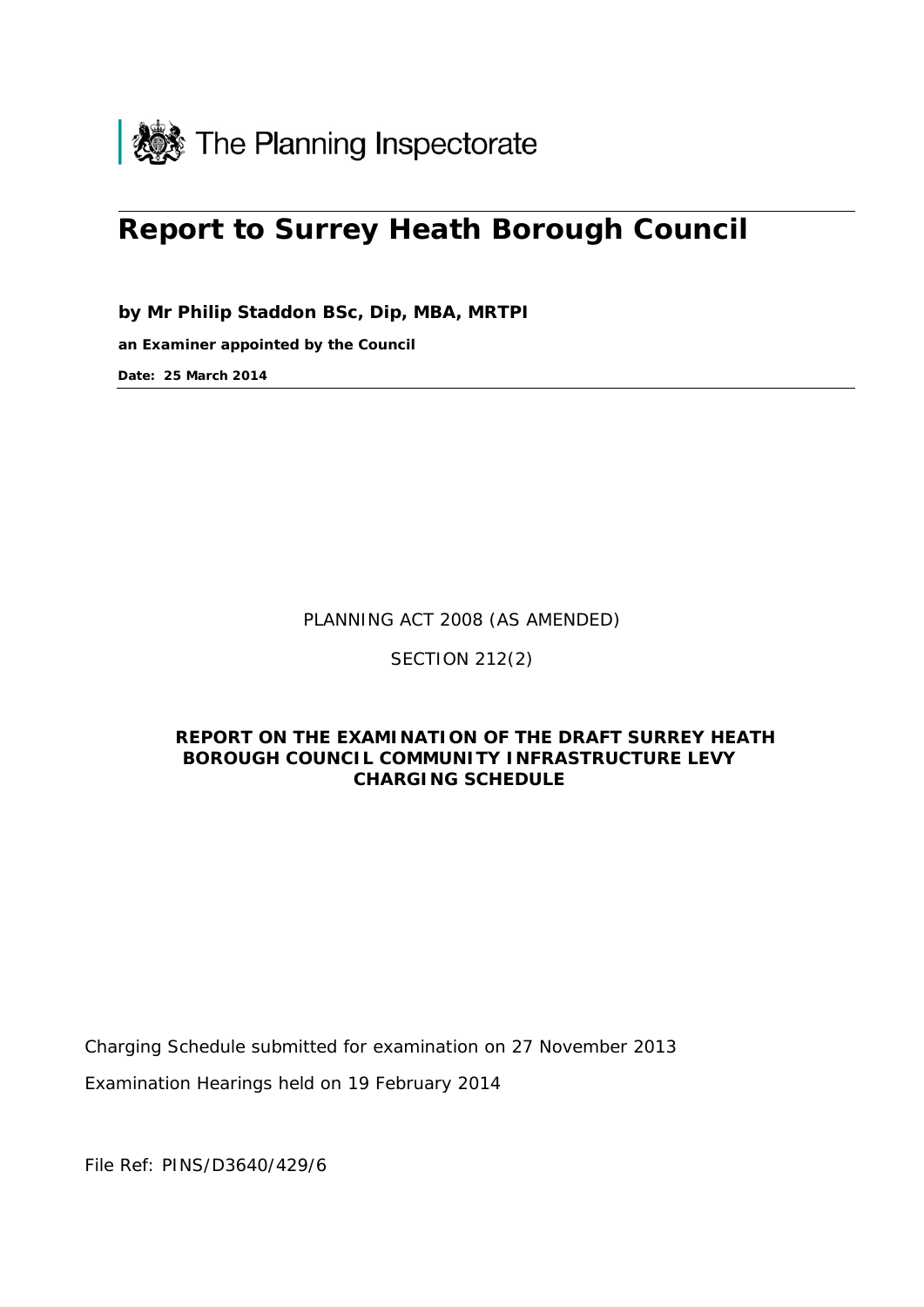## **Non Technical Summary**

This report concludes that the Surrey Heath Borough Council Draft Community Infrastructure Levy Charging Schedule provides an appropriate basis for the collection of the levy in the area.

The Council is able to demonstrate that it has sufficient evidence to support the schedule and can show that the levy rates would be set at levels that will not put the overall development of the area, as set out in its Core Strategy, at risk.

## **Introduction**

- 1. This report contains my assessment of the Surrey Heath Borough Council Community Infrastructure Levy (CIL) Charging Schedule in terms of Section 212 of the Planning Act 2008. It considers whether the schedule is compliant in legal terms and whether it is economically viable as well as reasonable, realistic and consistent with national guidance (Community Infrastructure Levy Guidance – DCLG – February 2014).
- 2. To comply with the relevant legislation the local charging authority has to submit what it considers to be a charging schedule that sets an appropriate balance between helping to fund necessary new infrastructure and the potential effects on the economic viability of development across the district.
- 3. The basis for the examination, on which Hearing sessions were held on 19 February 2014, is the submitted Draft Charging Schedule (DCS), which was published for public consultation on two occasions in 2013. The first was between 22 July - 16 September and the second, following a modification to correct a typographical error, took place between 7 October – 4 November. The DCS was submitted for examination on 27 November 2013.
- 4. The Council's CIL proposals include charges for residential development and for specified types of commercial development.
- 5. The residential CIL proposals relate to three defined geographical charging zones within which different CIL rates would apply. The smallest zone is defined around the boundaries of the Princess Royal Barracks at Deepcut; here the proposed CIL charge for new residential development would be zero rated i.e. £0 per square metre (psm). The remainder of the borough would be split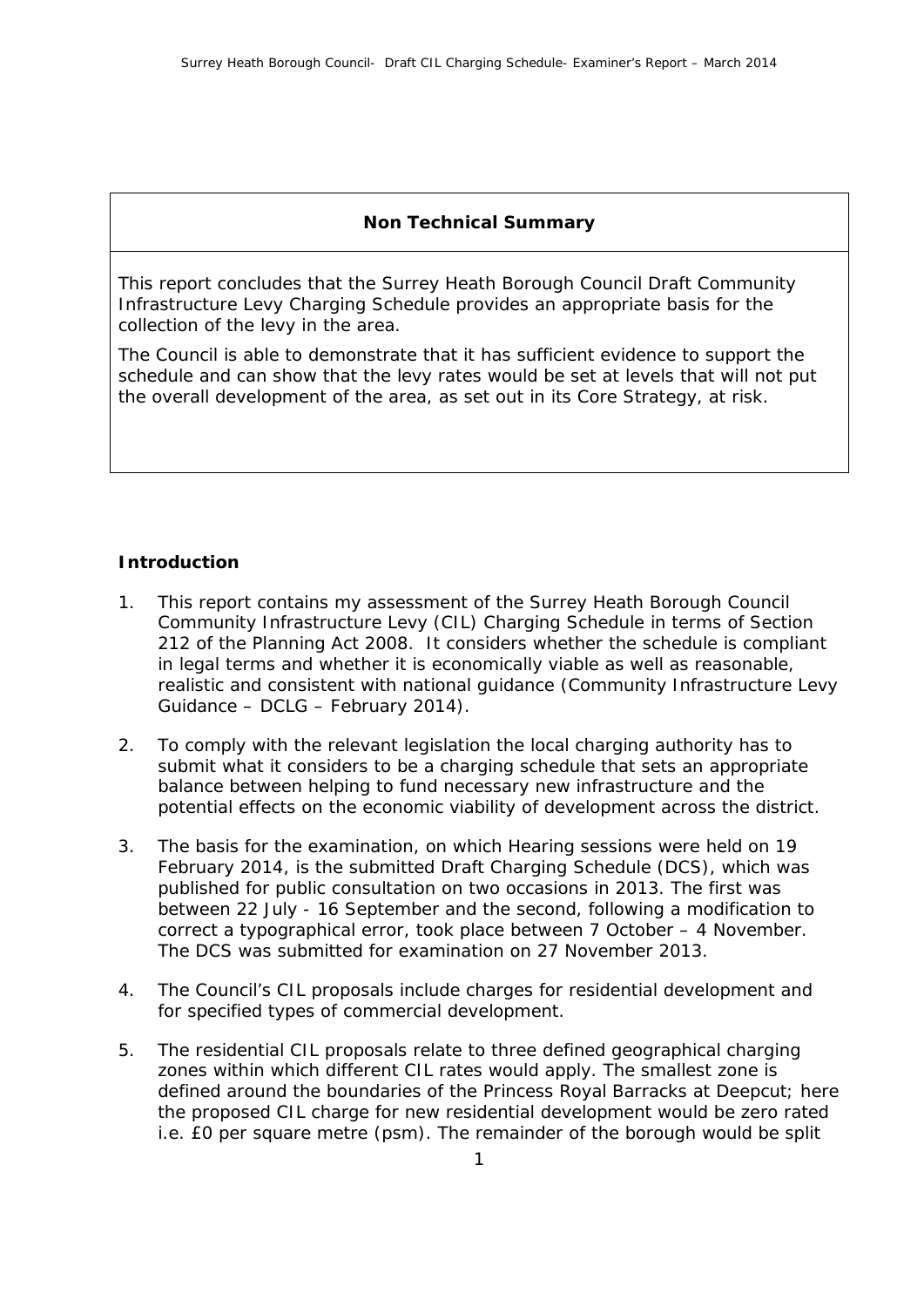into two charging zones: the "Western Charging Zone" would cover about a third of the borough, and is dominated by the Camberley town settlement. The "Eastern Charging Zone" covers the rest of the borough and includes a number of smaller settlements and extensive areas of land designated as Special Protection Area and Metropolitan Green Belt.

- 6. The special qualities and statutory protections of habitats on the heathlands that cover a significant part of the borough have major implications for development plan strategy (see paragraphs 8 -12) and this is reflected in the Council's CIL proposals. The CIL charges are differentiated not only geographically (Eastern / Western zones) but also by applying different CIL rates dependent on whether or not developments provide on site 'avoidance' mitigation through the provision of Suitable Accessible Natural Greenspace (SANG). In the Western Charging Zone the CIL charge would be £180 psm for developments not providing SANG on site, and £55 psm for developments providing SANG on site. In the Eastern Charging Zone, the respective charges would be £220 psm and £95 psm.
- 7. The proposed commercial CIL charges essentially relate to retail development types. The charges are differentiated in two ways. First, by development type whereby retail uses are differentiated in to 'retail warehousing', 'supermarkets / superstores' and 'all other retail (A1 – A5)'. The second differentiation is by geographical area: 'retail warehousing' and 'supermarkets / superstores' would be subject to a borough wide £200 psm CIL charge; 'all other retail (A1 – A5)' would be subject to a £0 psm charge in Camberley Town Centre, but would incur a £100 psm CIL charge throughout the rest of the borough. The DCS includes a further category of 'all other development' which is £0 rated in its borough wide charging proposals.

#### **Main Issue 1 - Is the charging schedule supported by background documents containing appropriate available evidence***?*

#### *The Development Plan Documents*

- 8. The Surrey Heath Core Strategy and Development Management Policies (CSDMP) document was adopted in February 2012. It sets out the Council's strategy for sustainable growth in the period 2011 – 2028. The borough lies within an area of significant nature conservation interest and this, along with the associated statutory protections, has a profound effect upon its development strategy.
- 9. About 22% of the borough's area forms part of the wider Thames Basin Heaths Special Protection Area (SPA). The SPA is a statutory designation made in 2005, recognising the international importance of the habitat, most notably in terms of its role in supporting breeding populations of protected birds – Dartford Warbler, Nightjar and Woodlark. Given the SPA designation within the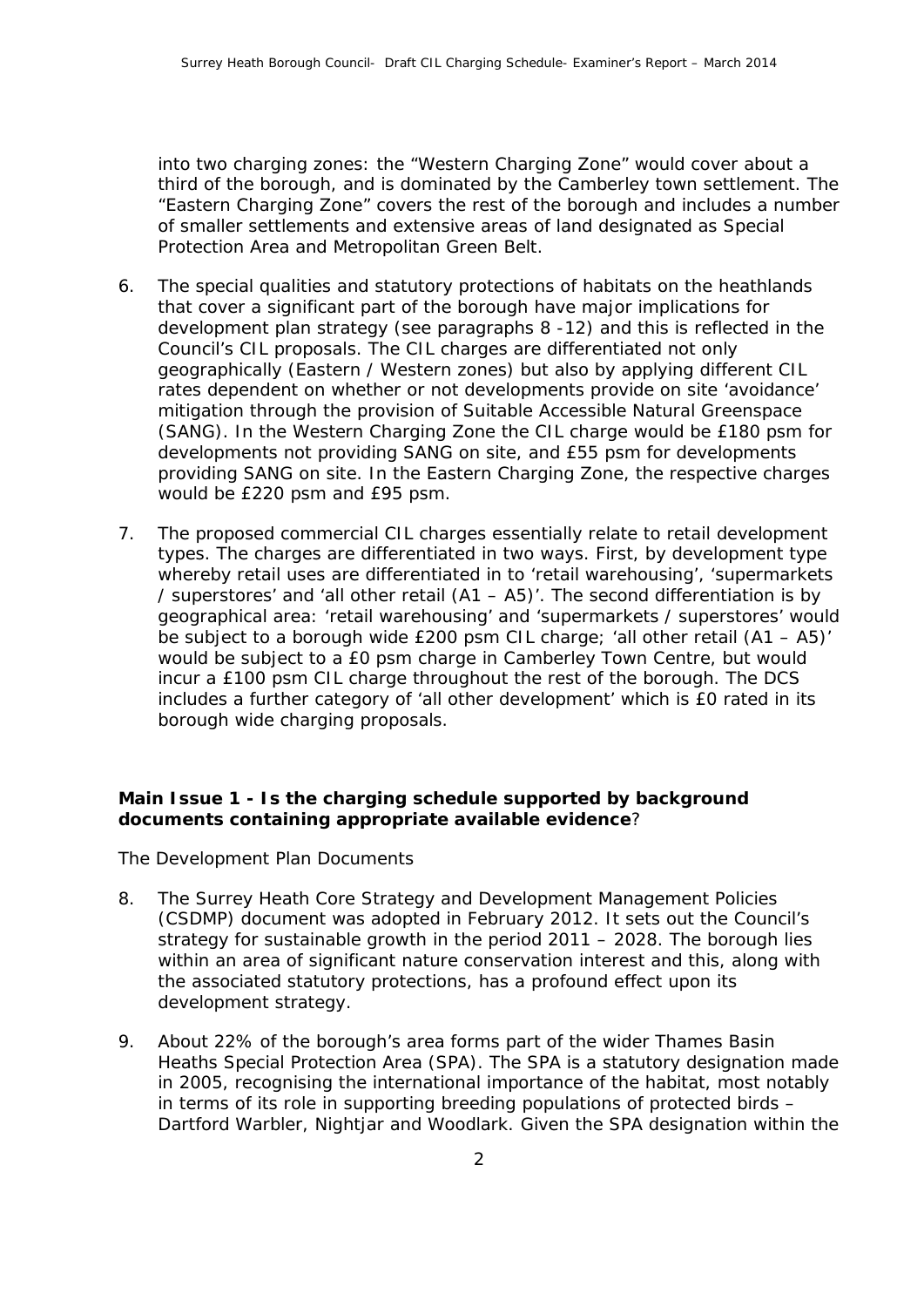borough, and the fact that all of the borough lies within its accepted 5 kilometre 'zone of influence', all new residential development is deemed likely to have a significant effect on the integrity of the protected habitat. The principal negative impacts arise from additional human activity (walking and dog walking) and predation by domestic cats. The policy approach that has evolved, and been found sound on examination, is based upon housing development exclusion in and around the SPA (within 400 metres) and development mitigation through SANG provision for development within 5 kilometres of the SPA. In essence, SANG is intended to divert additional human activity to less sensitive locations, to avoid habitat deterioration in the SPA.

- 10. The scale of housing proposed in the plan period is 3,240 (net) additional units, a figure informed by the availability of suitable SANG. The spatial allocation of this development follows sustainable development principles, with the majority (71%) being in the more urban western third of the borough, with the remainder in the east. The CSDMP has a stated emphasis on promoting previously developed land within existing settlement areas to deliver new housing. The two locations where the most significant housing delivery is expected are Camberley (860 units in the period to 2025) and the strategic allocation at the former Princess Royal Barracks in Deepcut (where circa 1200 units are planned). The overall affordable housing target is 35%, although the requirement is tiered dependent on development size, from 20% for smaller schemes (5 – 9 units) to 40% for schemes of 15 units or more.
- 11. At present the Council's housing land supply is still weak (2.8 years supply) but this is very much a product of the SPA designation and it is expected to improve as the CSDMP matures. A 'Sites Allocation' development plan document is currently under preparation, and will provide the more detailed definition of the housing sites that will deliver the spatial strategy.
- 12. The CSDMP approach to employment development is focused on existing settlements and employment areas, seeking to intensify use and regenerate areas of older and / or vacant stock. The plan identifies specific 'core employment areas' and Camberley Town Centre as the main focus for new commercial development. Camberley Town Centre Area Action Plan, which includes plans for major retail led regeneration, was subject to an Examination in Public in December 2013.

#### *Infrastructure planning evidence*

13. The Council's Infrastructure Delivery Plan (IDP) sets out an assessment of infrastructure needs required to support the growth set out in the CSDMP. It is a living document and, in its earlier version, formed part of the CSDMP evidence base. It identifies the borough's infrastructure needs in two five year periods: 2013 – 2018 and 2019 -2023, along with a ten year (2016-2026) infrastructure needs assessment of the strategic growth allocation at Princess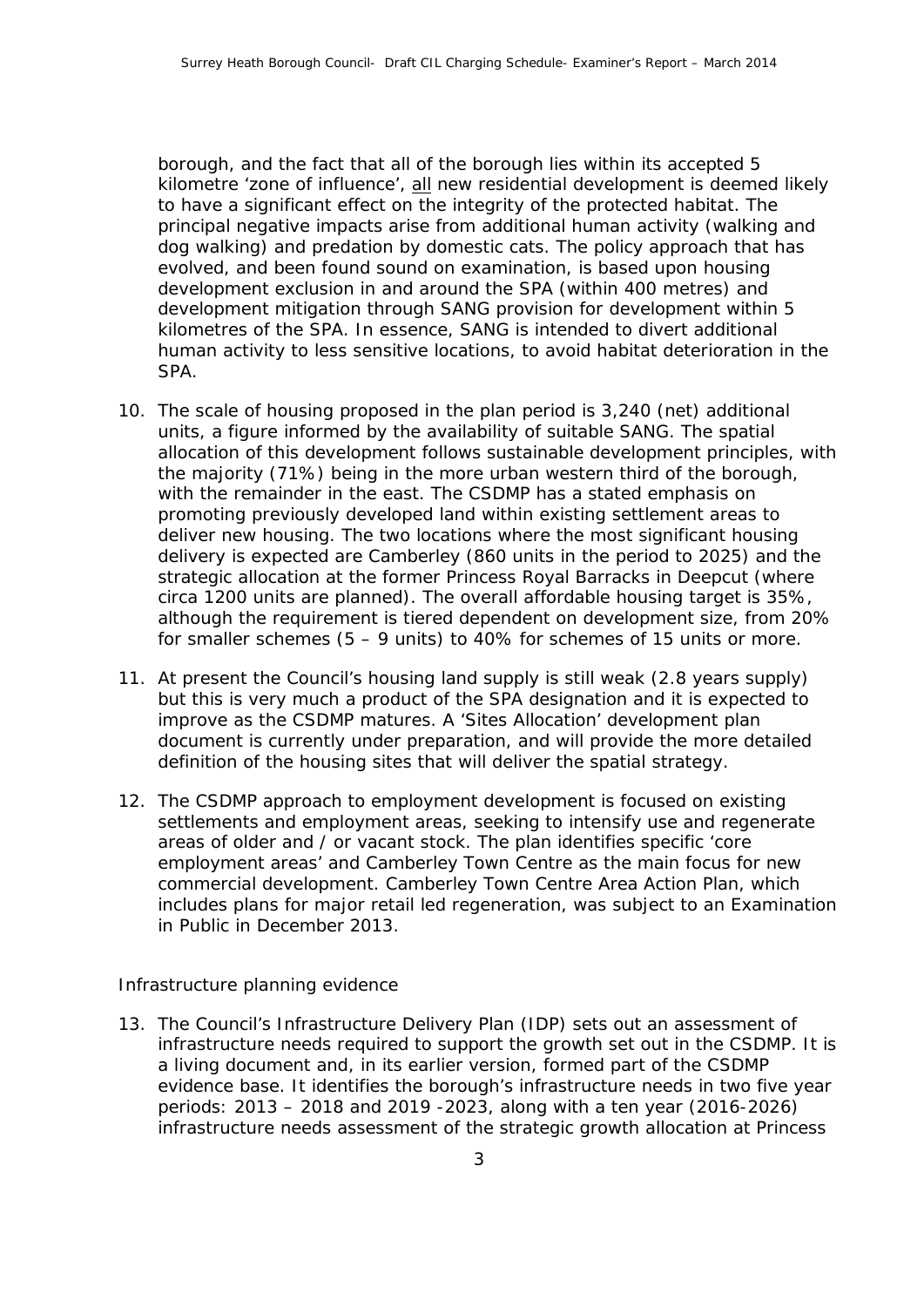Royal Barracks, Deepcut. The IDP was supplemented, for the CIL examination, by a Technical Background Document (July 2013) which refreshed and refined some of the figures with the latest known information.

- 14. Setting aside the specific needs associated with the Deepcut strategic site, the IDP identifies that the borough's principal infrastructure needs relate to green infrastructure (SANG) and transport projects. For the 2013 – 2018 period the Council identifies a total funding gap which ranges from £9.26 - £18.8 million, the range arising from the uncertainty over transport bid funding streams. For the initial five year period, the unfunded critical SANG projects amount to £3.35 million. The IDP undertakes a similar exercise for the 2019 – 2023 period but with, understandably, less certainty, and the Council confirmed that it would be reviewing its CIL regime well before that period.
- 15. The IDP includes a specific chapter on the Princess Royal Barracks strategic site's infrastructure needs and identifies a comprehensive package including transport, schools, green infrastructure (including SANG), community facilities, utilities upgrades and health facilities.
- 16. The Council has used its IDP to distil a clear list of eight sets of infrastructure project types, which it has included in its Draft Regulation 123 list. Although they are not set out in any priority order, the Council made clear, at the Hearing, that funding SANG and critical transport projects would take precedence in the allocation of CIL funding. The Council has produced an Infrastructure Delivery Supplementary Planning Document (July 2013) which gives some guidance on the residual role for S.106 planning agreements once its CIL regime is in place.
- 17. In assessing its infrastructure funding gap, the Council has looked at a range of funding sources. Some types of infrastructure, where the burden often falls, at least partly, on developers, have been fully funded from other (non CIL) sources. Education is a notable example where, other than at the strategic site in Deepcut, there will be no developer funding requirements. Some criticism was levelled at the Council for not including anticipated New Homes Bonus receipts in its calculations, but I share the Council's view that this is part of a much more complex set of issues concerning local government finance, in an era of reducing resources, which has been factored into its medium term financial plan.
- 18. The Council estimates that in the first five-year infrastructure planning period (to 2018) its CIL proposals could generate circa £4.5 million of funds, although this would reduce to £3.82 million, once the Parish Councils' element was removed. Taking that lower figure, it is clear that CIL receipts would make a significant contribution to funding assessed infrastructure needs, amounting to over a third of the funding gap at the lower end of the range. Importantly, the anticipated CIL receipts would surpass the costs of funding the critical SANG, without which no new housing development can occur under the established policy regime.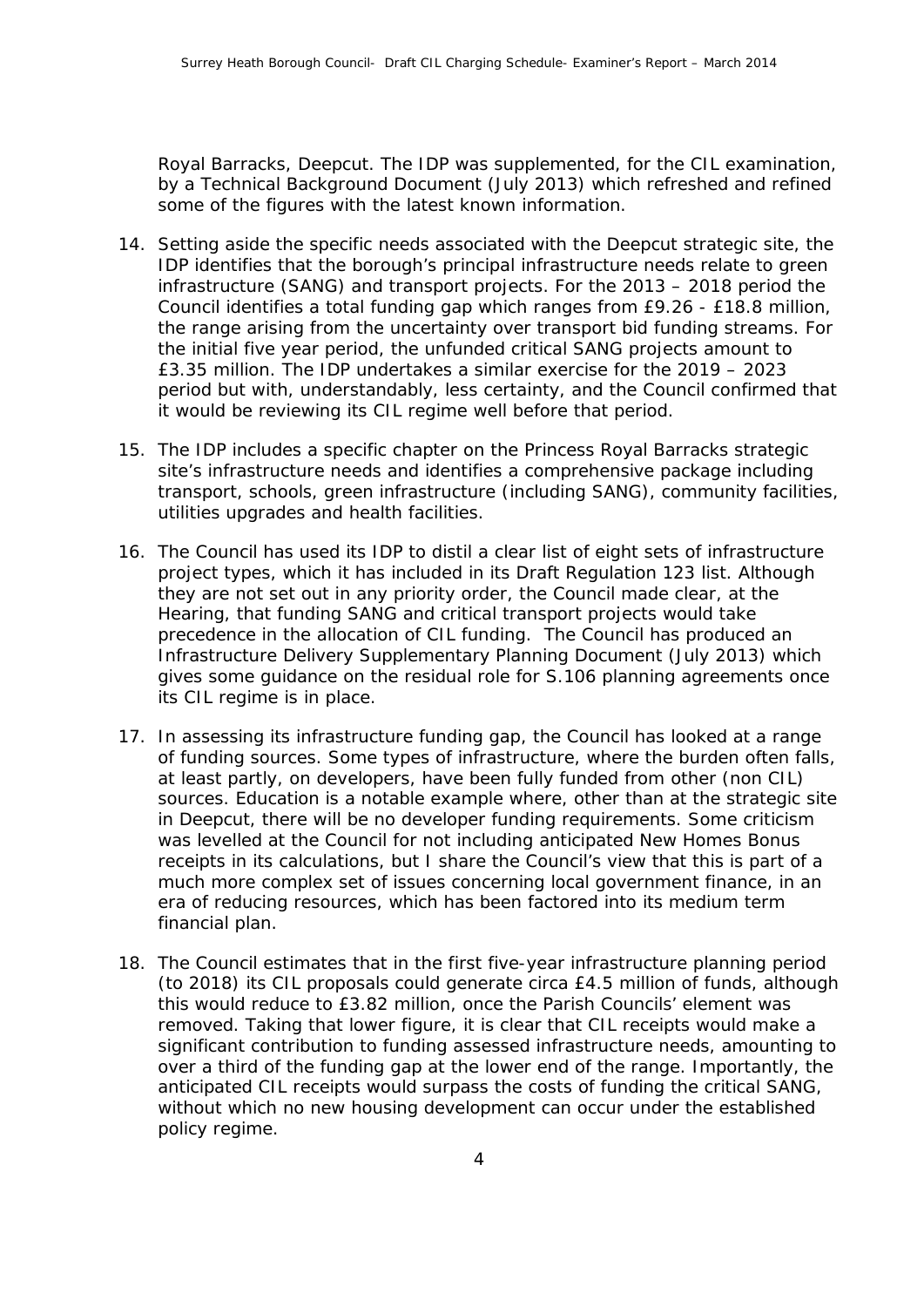#### *Economic viability evidence*

- 19. The Council's Viability Assessment (VA) tested a wide range of notional residential and commercial developments in the borough. It used a residual land valuation methodology. In essence, this involves taking the end value of a development and deducting a range of costs (build costs, land, overheads, fees, profit etc.). This is then compared with a benchmark, or threshold, land value, which was assumed to be existing use value plus a 20% premium to the landowner (to trigger the sale for development). If the residual value exceeds this threshold value the development is assumed to be viable and any 'excess' (above the threshold) has the potential to fund a CIL charge. In theory, the bigger the surplus the higher the CIL charge that can be sustained. Similarly, if the residual value does not achieve the threshold value the development is deemed not viable, and therefore unable to support a CIL charge.
- 20. Clearly, such modelling involves making a wide range of assumptions about appraisal inputs. For residential development scenarios, this includes making assumptions about factors such as land costs, build costs, fees, densities, housing mix, affordable housing content, contingencies, sales values, profit levels etc. For the commercial development types, similar assumptions were made but with assumed rents and yields being the key value determinant (rather than sales values).
- 21. I examined the assumptions and methodology used in the residential modelling and found them to be robust, reasonable and, for the most part, uncontested. Build costs were drawn from the Building Cost Information Service (BCIS) and adjusted to reflect the higher sustainability standards set out in the CSDMP. Tested schemes were CSDMP policy compliant in terms of open space provision and affordable housing, which rises in proportion, from smaller to larger sites. Profit levels were assumed at 20% Gross Development Value (GDV) which, in my view, is a healthy allowance given the local market characteristics. A notional £1000 per unit was included for residual site specific S.106 / S.278 costs along with contributions for Strategic Access Management and Monitoring, which cover the activities that support SANG provision.
- 22. In terms of the key viability variables of land values and sales revenues, the Council's evidence base was similarly robust. The Council commissioned the Valuation Office Agency (VOA) to provide a report on land values at different locations across the borough. These were based on transactional evidence supplemented by the VOA's local market intelligence. Sales values had been drawn from agreed prices (rather than asking prices) of 769 properties transacted on the resales market, supplemented by sales data from 114 new build properties. Whilst there was some criticism from the house building industry about the reliance on resales data, I find no flaw with the Council's approach – it has used a significant amount of appropriate available evidence, which is helpful in defining the tone of residential sales values across the borough.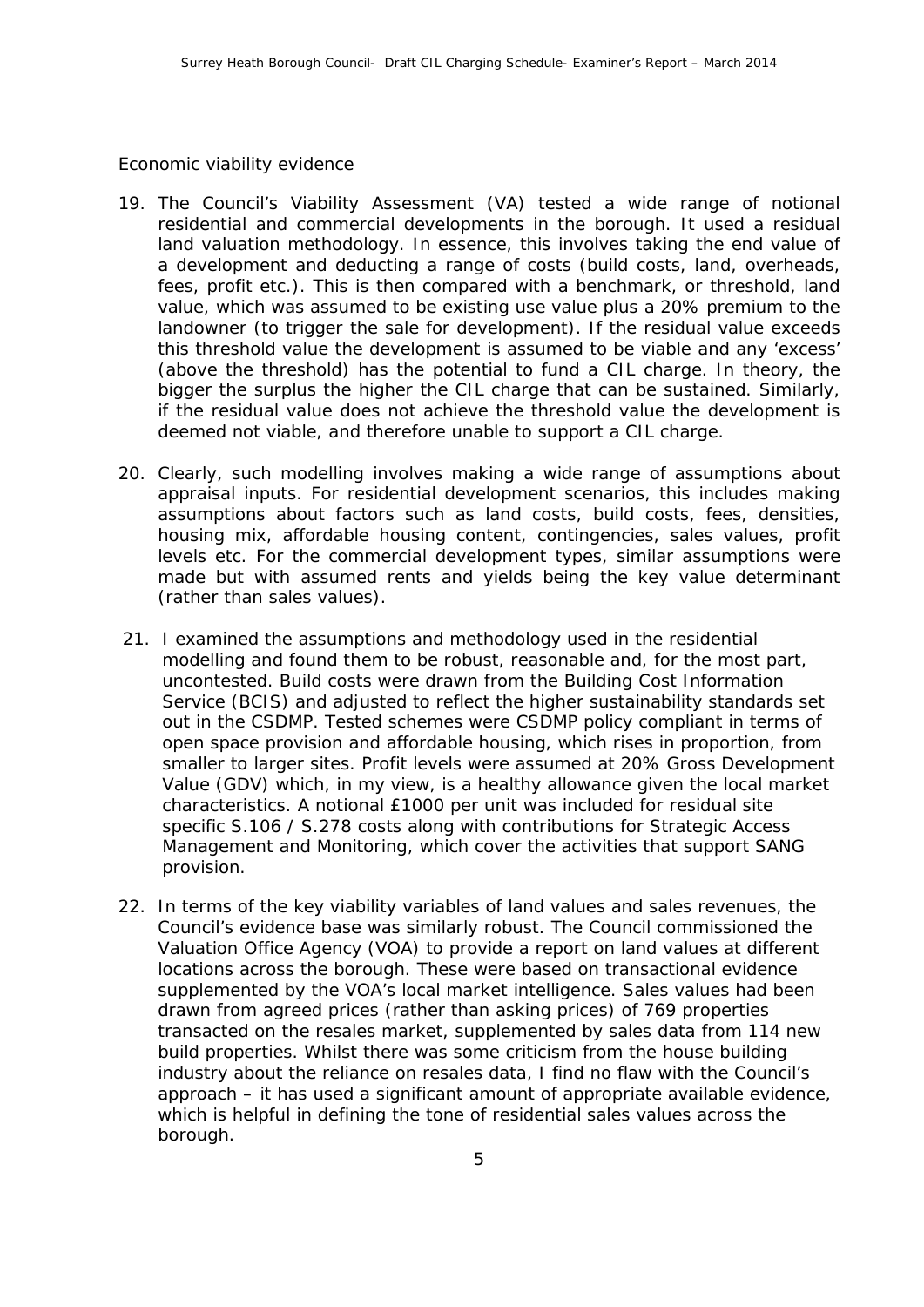- 23. A wide range of notional residential schemes were tested at different locations, ranging from small 3 unit schemes up to large 500 unit schemes. The housing mix was tailored accordingly and included the development of flats in certain modelling scenarios.
- 24. The commercial development modelling used similar assumptions and methodology. Notional schemes for employment uses (Use Classes B1, B2 and B8), commercial leisure, nursing / care home development, retail warehousing, supermarkets, comparison retail and a major retail led regeneration scheme were all tested. A range of yields was employed to provide a sensitivity analysis. I found the assumptions made and the modelling to be well grounded and appropriate. The only area of contention was whether it was realistic to apply a land value based on existing use value plus a 20% landowner premium for supermarket developments. A supermarket representor argued that, in practice, a landowner would expect a much higher premium, particularly from one of the larger operators. I return to this later (paragraph 50).

#### *Conclusions on background evidence*

- 25. The CSDMP was adopted in 2012 and sets out the Council's delicately balanced sustainable growth strategy. That strategy recognises the significant nature conservation interests in the borough and the need to mitigate the effects of all new housing development, through the provision of SANG, without which housing development would not be possible.
- 26. The Council's supporting infrastructure evidence is clear and well founded. It has identified 'critical' CSDMP infrastructure needs focusing on SANG and transport projects, which are reflected in its Draft Regulation 123 list. There is an identified infrastructure funding shortfall which the Council assesses to be at least £11.58 million for the period to 2018. The Council anticipates that its CIL proposals may generate £3.82 million in the period to 2018 which will make a significant contribution to the funding gap.
- 27. Together, the CSDMP and IDP evidence provide a solid foundation for the introduction of a CIL charging regime. The background economic viability evidence that has been used, for both residential and commercial development, is reasonable, robust, proportionate and appropriate. Overall, I conclude that the Council has used appropriate available background evidence.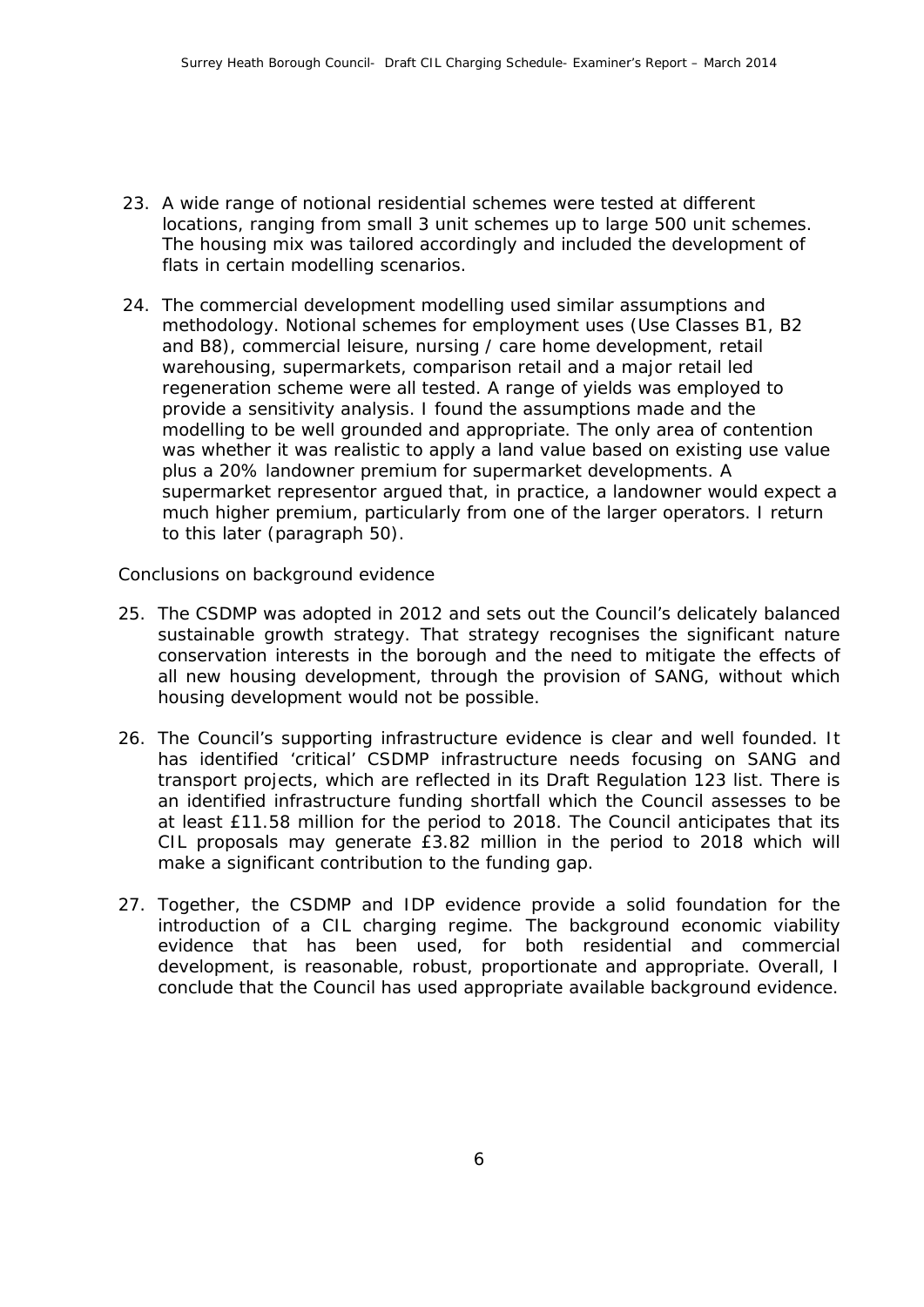## **Main Issue 2 - Are the Residential CIL charging zones and charging rates informed by and consistent with the evidence?**

#### *The Principle of Charging Zones*

- 28. The extensive sales data was sifted and sorted by the Council to identify five 'value points' (VP 1- 5) which represent areas where there was a consistency of median sales values. The general trend was of lower sales values in the west (£3,000 psm at VP1) rising to higher sales values in the east (£4,000 psm at VP5). However, the value point areas were irregular in shape, and some localised areas bucked the west / east sales value trend e.g. part of Camberley (in the west) fell into VP 4.
- 29. The range of sales values does provide a solid basis for geographical differentiation of CIL charges. However, the Council's approach does not precisely mirror the value point analysis that it undertook. The Council's approach is more broad brush, differentiating between the western more urbanised third of the borough (where property values are, generally, lower) and the eastern, more rural, two thirds of the borough (where values are higher). There is nothing inherently wrong with that, and indeed to apply zones based strictly on the VPs could be very complicated and contrived, but it does raise some issues, which are discussed more fully below under the specific charging zones. However, it is first necessary to deal with the added differentiation, based on whether or not developments provide SANG.

#### *SANG Differentiation*

30. The Council's CIL proposal to apply two different rates dependent upon whether a development makes provision for SANG is well evidenced and, in my view, eminently sensible. The difference between the two rates is £125 psm in each zone and that simply reflects the assessed cost of SANG provision spread across the anticipated numbers of market housing. The approach ensures that all housing developments contribute fairly to SANG infrastructure provision. In practice, and in line with the Council's policy approach, only larger developments (100+ units) will provide on-site SANG.

## *The Princess Royal Barrack Residential CIL Charging Zone - £0 psm*

31. A significant amount of the CSDMP's planned growth will be delivered through this one strategic site. A planning application has been submitted, considered and approved by the Council, subject to the legal formalities concerning the entering of a S.106 planning agreement, to deliver the required infrastructure. The Council's evidence suggests that the infrastructure burden on this site is considerably greater than on developments elsewhere in the borough that will be subject to its CIL regime. In my view, the Council's approach to define a £0 psm residential charging zone around this important strategic site is reasonable and supported by the evidence and the prevailing circumstances.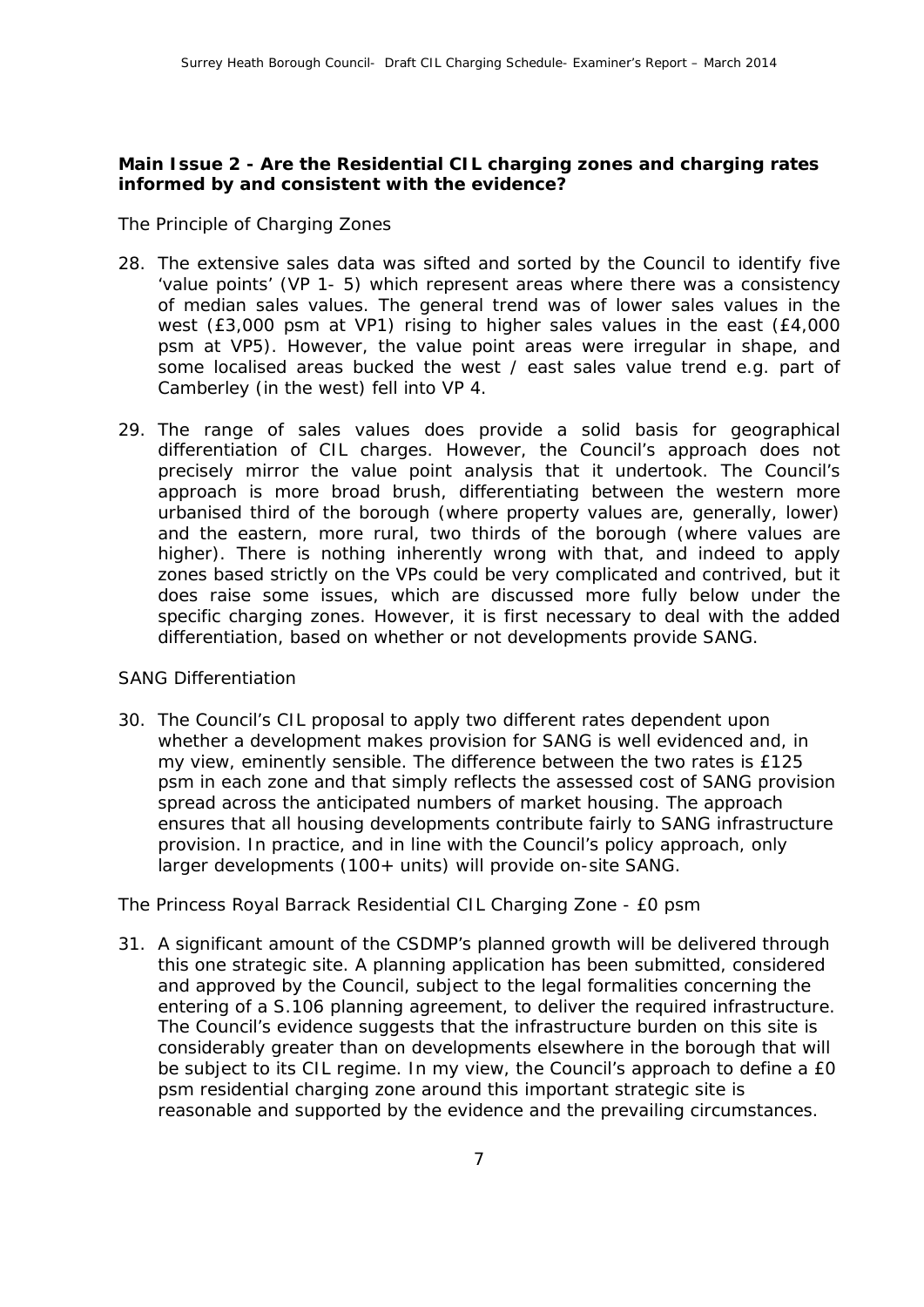*The Eastern Charging Zone -£220 psm (no SANG) / £95 psm (SANG)*

- 32. Although only a limited amount of the new housing is planned in the eastern charging zone, the evidence demonstrates that development viability is very strong, no doubt a direct product of the attractive environment and the proximity to London. This zone is comprised of the three highest VPs – all of VP5 and most of VP4 and VP3.
- 33. The viability testing showed significant scope for CIL charging across all housing schemes. Setting aside flatted schemes and very large sites (500 units) which were unlikely products and scenarios, the theoretical maximum CIL rates ranged from £430 psm (a 3 unit scheme in VP3) up to £913 psm (a 10 unit scheme in VP5). Although the setting of the CIL rate at £220 psm does amount to a quite significant percentage of GDV on the tested schemes (7.1% at VP3, 6.6% at VP4 and 6.1% at VP5) the evidence indicates considerable viability headroom. Overall, the Council computes that its CIL rate for the eastern charging zone (VP3/4/5 combined) would be set at 40% of the theoretical maximum (i.e. there would be a 60% buffer).
- 34. Similar positive viability results were found with the testing of larger schemes (100 and 500 units), which were providing on site SANG. The range of theoretical maximum CIL of £260 psm (500 units in VP3) to £714 psm (100 units in VP5) is comfortably above the 'with SANG' CIL rate of £95 psm and leaves considerable headroom.
- *35.* The evidence indicates that the Council's proposed CIL charges in this zone will not threaten the viability of residential development schemes.

*The Western Charging Zone -£180 psm (no SANG) / £55 psm (SANG)*

- 36. The Western Charging Zone, where the majority of new housing development is anticipated, is more complex because of the multiple VPs that make up the zone. All of the two lowest VPs (VP1 and VP2) lie within this zone, but there are also elements of VP3 and VP4 lying within the zone (in Camberley either side of the M3).
- 37. There is clearly no viability issue associated with the parts of this zone that fall under VP3 and VP4, as the results reflect those in the Eastern Charging Zone but with even greater headroom, due to the lower CIL charge (£180 / £55 psm as opposed to £220 / £95 psm).
- 38. Most of the tested schemes in VP2 also produced very healthy viability results, the exceptions being flatted schemes (10 and 50 units) and a large (500 unit) scheme which included a significant element of flats within the housing mix. Setting these (unlikely) scenarios aside, the theoretical maximum CIL across the other schemes ranged from £294 psm up to £437 psm. Averaged together the Council calculates that its £180 psm CIL charge would be set at 60% of the maximum for the combined VP2 schemes. Although the headroom is not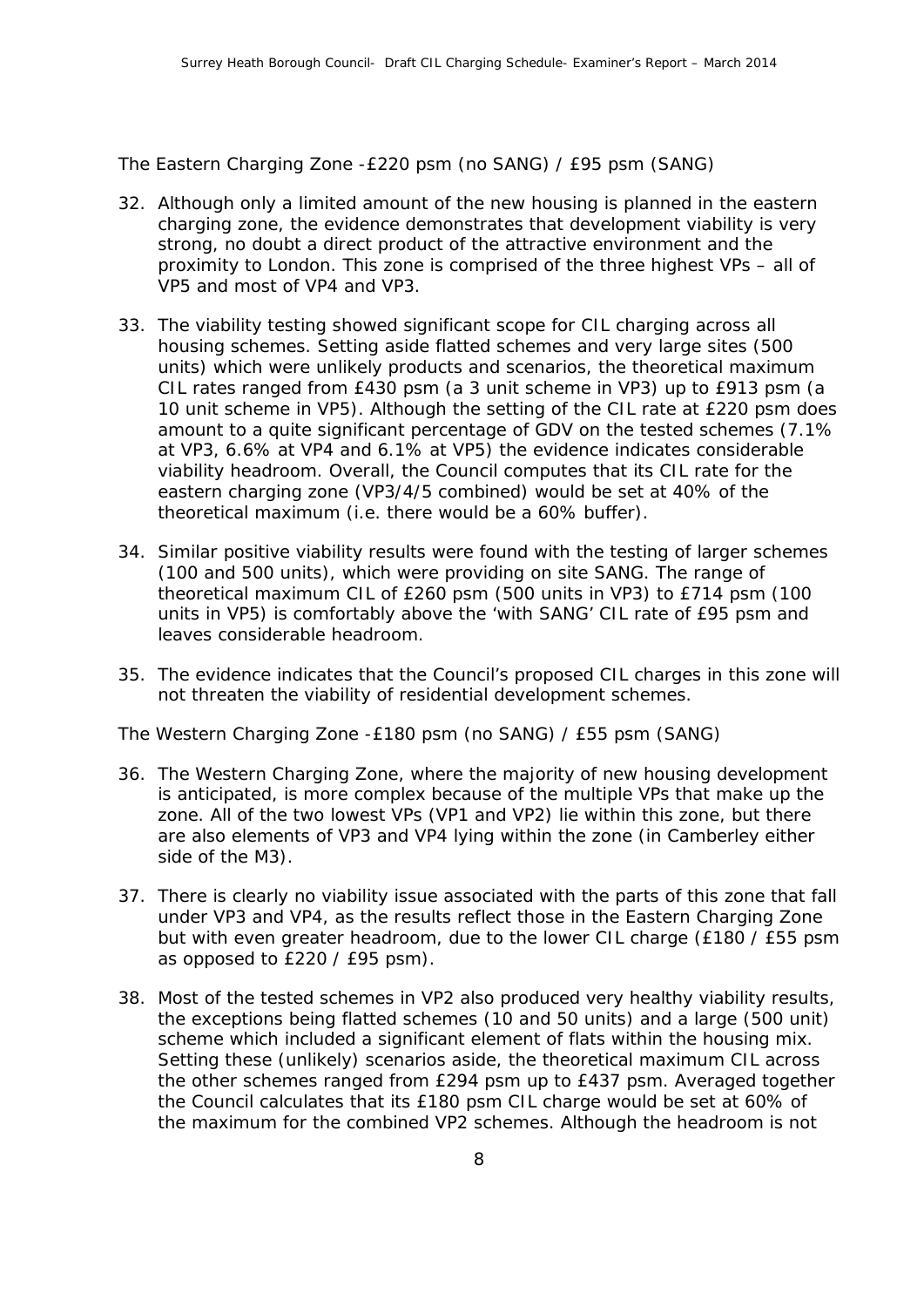as great as in the eastern charging zone, it is still significant. The on-site SANG larger schemes in VP2 generated theoretical CIL rates well above the £55 psm CIL rates proposed (£127 psm for a 500 unit scheme, and £267 for a 100 unit scheme). Although the CIL would represent 6.3% of GDV in VP2 the evidence does demonstrate that this is affordable and that acceptable viability headroom would be maintained.

- 39. However, the lower sales values in VP1 do increase the pressure on development viability. The testing here demonstrated that some housing schemes would not achieve sufficient margins to pay the CIL charge. There appeared to be no issues with 3, 5 and 10 unit schemes which generated theoretical CIL rates of £268 psm, £277 psm and £268 psm respectively, all comfortably above the CIL charge of £180 psm. Larger schemes, however, struggled, reflecting the lower sales values, higher affordable housing and inclusion of flats in the housing mix. The results were £144 psm for a 15 unit scheme and £167 psm for a 50 unit scheme, each notably below the £180 psm proposed CIL rate. The testing of a 100 unit 'on site SANG' scheme in VP1 did produce a result (£117 psm) comfortably above the lower £55 psm proposed CIL rate although a larger 500 unit scheme was not viable (-£6 psm).
- 40. The mixed results from the VP1 testing led to closer examination of the extent to which scheme viability might be threatened by the proposed CIL charges. The Council has undertaken a detailed analysis based on known sites, drawn from its Strategic Housing Land Availability Assessment (SHLAA). It accepts that, in VP1, the viability of schemes totalling 33 units may be compromised.
- 41. Section 2:2 of the 2014 CIL Guidance states that "charging authorities should set a rate which does not threaten the ability to develop the sites and scale of development identified in the relevant Plan." The 33 units that may not come forward in VP1 would clearly not threaten the scale of CSDMP development as a whole, as they would constitute a very small proportion of the anticipated housing delivery over the plan period. However, there is certainly an argument that a Local Planning Authority, currently operating with less than three years housing land supply, should not put any housing schemes at risk through its CIL charges.
- 42. On balance, I consider that the argument is outweighed by the inescapable need to fund SANG, without which no housing development could happen, and setting CIL at a lower level could compromise that imperative. However, the Council did recognise, at the Hearing, the importance of very close monitoring of its CIL regime alongside its CSDMP monitoring, undertaking timely reviews and modifications wherever and whenever the gathered evidence signals the need. The Council clearly needs to improve its housing land supply and it needs to ensure that CIL plays an ongoing positive role in that process.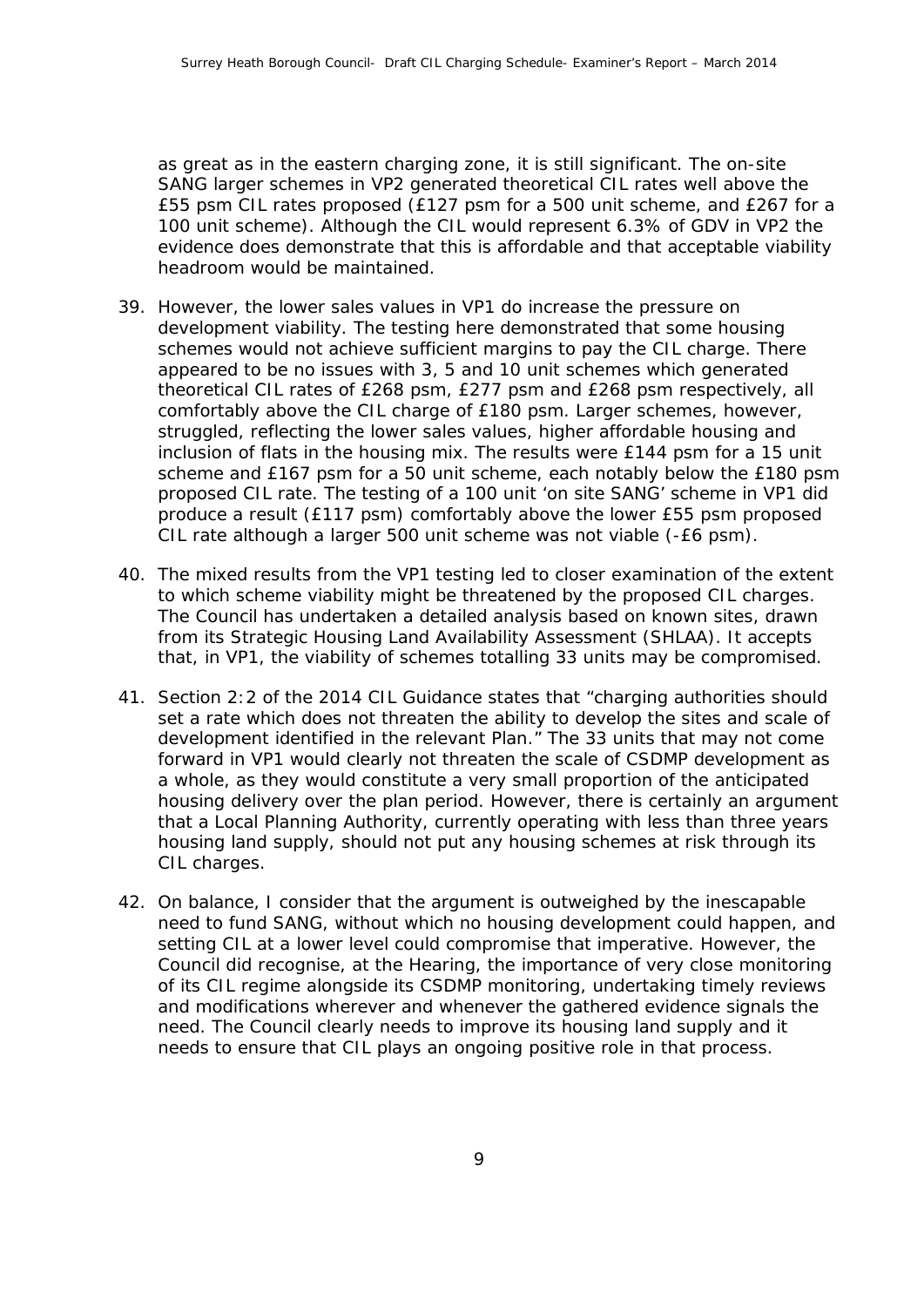#### *Other Residential CIL Matters*

- 43. I did examine the case for treating specialist Class C3 retirement housing differently. However, evidence presented to me at the Hearing suggested very strong values and viability associated with this type of development. Accordingly, I see no case for differentiating such development from mainstream housing development based on the current available evidence in the borough.
- 44. I also listened to representor views that the CIL system ought be replaced by an evolved Council Tax system, but such radical legislative change is clearly outside the scope of my examination.

## **Main Issue 3 - Are the Commercial CIL charging zones and rates informed by and consistent with the evidence?**

45. The Commercial CIL proposals relate primarily to retail development although I will deal first with 'All Other Development', which is included in the DCS at £0 psm. I will then explore the differentiated retail charges in turn.

#### *All Other Development*

46. The VA testing of a range of employment uses demonstrated clearly that, currently, such schemes are not viable. Similarly, residential care / nursing home development, and commercial leisure developments, were not viable. The VA evidence supports the £0 psm rate for 'all other development'.

#### *Retail Warehousing – Borough Wide - £200 psm*

47. The Council advised that there is little retail warehousing development envisaged and the borough is largely served by existing facilities beyond the administrative boundary. However, in viability terms any such development would, based on the testing, be very profitable. Taking the locally informed middle ground on rents and yields (£225 / 7%), a smaller retail warehouse (2000 sq metre) generated a £660 potential CIL and a larger (10,000 sq metre) retail warehouse generated a £482 psm potential CIL. Although it seems that these types of development will be rare (if at all) the evidence does indicate that the proposed £200 psm CIL charge falls comfortably within the wide viability margins.

#### *Supermarkets – Borough Wide - £200 psm*

48. The Council's VA evidence suggested that the development of very small convenience stores (up to 200 square metres) was not viable and it was likely that any demand at this end of the spectrum would be met through re-use of existing stock. However, once the scale was increased to cover the 'express' scale of outlet (circa 500 square metres) and larger formats (2,000 and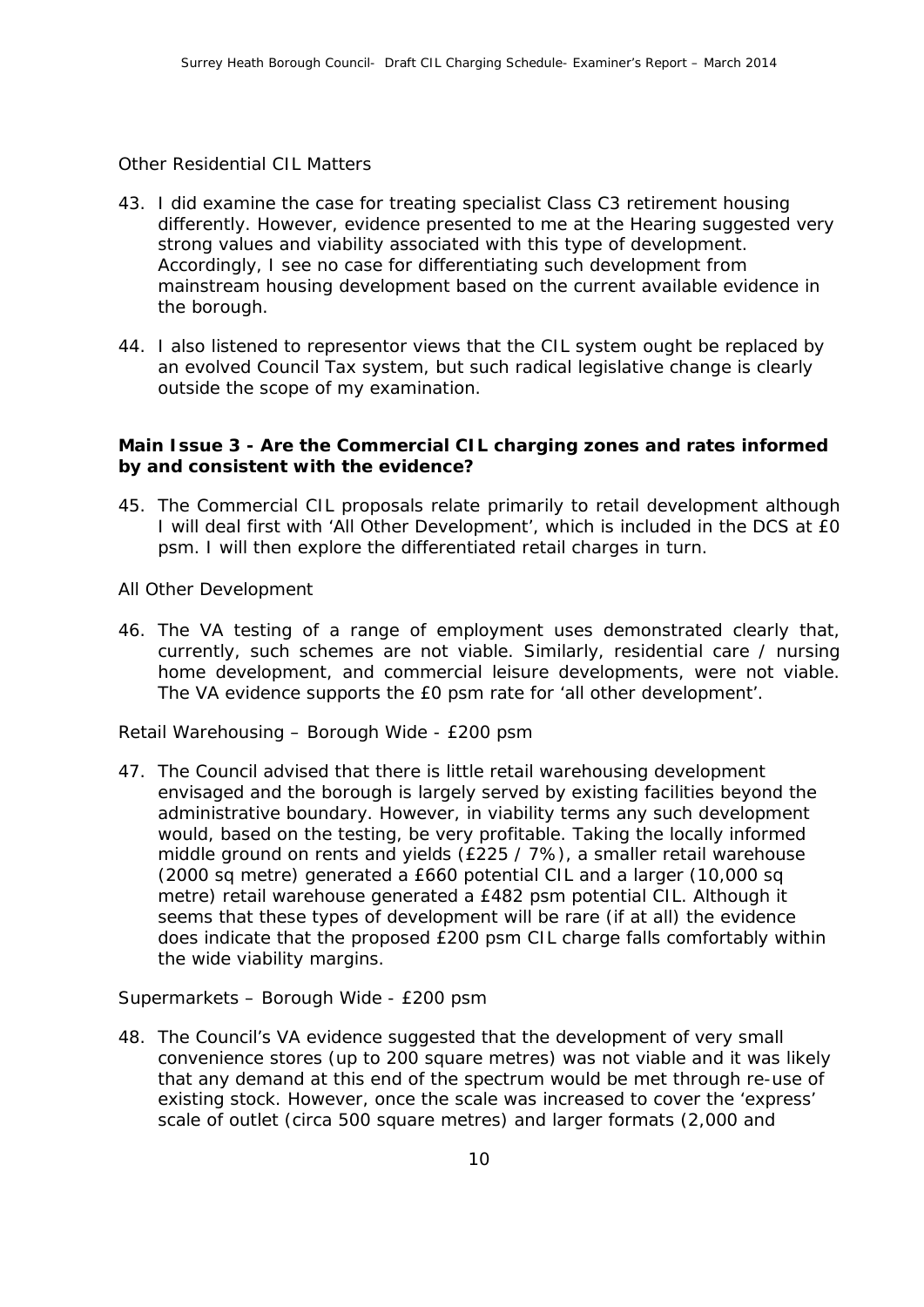10,000 square metres) viability results were strong and positive. Potential CIL, in the same order (and using a conservative 5.25% yield), would be £463 psm, £268 psm and £627 psm.

- 49. These results are all comfortably above the proposed £200 psm CIL rate. However, there was criticism from the supermarket sector that land values assumptions were unduly low; that full costs of such development had not been factored in, and that the modelling results were highly sensitive to small changes on rents and yields.
- 50. In response to the land value criticism the Council drew attention to its testing of two notional (500 square metre and 2000 square metre) supermarkets in Camberley town centre, which employed a much higher VOA derived town centre land value. Both generated positive results well above the proposed CIL level (£272 psm and £288 psm respectively at a yield of 5.25%). I do note the view expressed that landowners may have higher expectations when supermarkets are interested in sites but I do not think the VOA derived data is unreasonable for CIL testing purposes. It must also be acknowledged that CIL charges will work through to influence underlying land values.
- 51. With regard to criticism about broader development costs, I do accept that some costs, such as those associated with S.106 planning agreements, may be higher than those modelled, but the Council has, in my view, applied conservative yield assumptions, allowed 12% for fees and included a 5% contingency. On top of that, the modelling suggests a good degree of headroom (even in the higher land cost model runs).

*Other Retail (A1 – A5) – Zone A – Camberley Town Centre - £0 psm*

52. The differentiation of 'other retail' in Camberely Town centre relates to the major regeneration proposals set out in the CSDMP (policy CP10). This envisages a retail led regeneration scheme with a wide range of comparison shopping. The testing of various permutations of primary / secondary floorspace and applying different rents and yields, demonstrated the viability challenge facing such a scheme. There is no potential to apply a CIL charge based on the current evidence.

#### *Other Retail (A1 – A5) – Zone B – Rest of the Borough Zone - £100 psm*

53. Outside of the town centre, the VA generated some interesting results for 'other retail' development. It demonstrated that district and local centres could support viable small scale development for comparison retailing. Whilst assumed yields were higher, the acquisition and site assembly costs were much lower (than in the town centre). Even at the highest yield tested (8%) the two notional developments (100 and 200 square metre shops) generated potential CIL rates of £138 and £231 psm respectively, each comfortably above the £100 psm rate proposed. Although the evidence supports the charge proposed, little such development is envisaged.